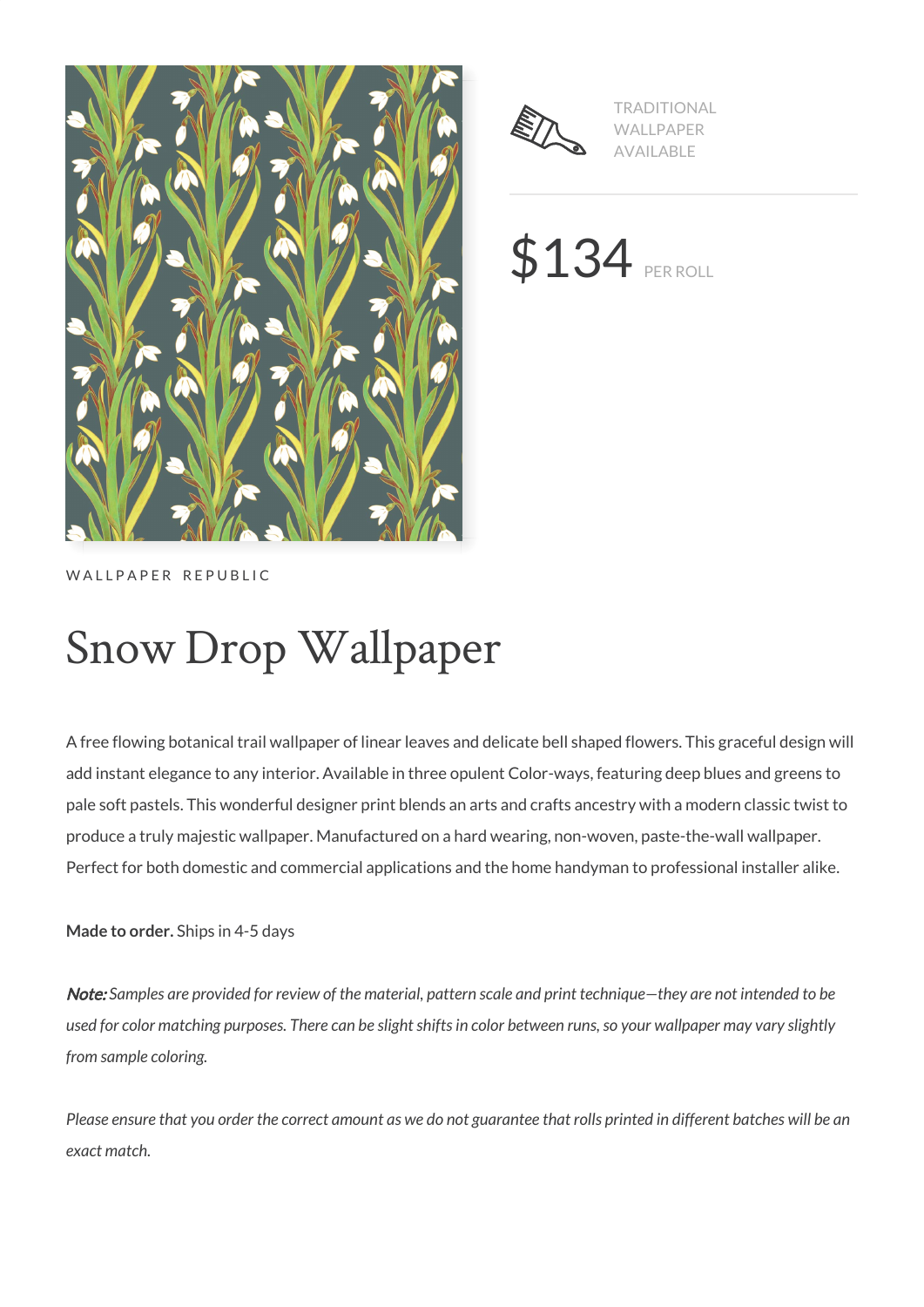| ROLL DIMENSIONS          |                        |                | 24" (61.5cm) x 33ft (10.05m) |                   |          |
|--------------------------|------------------------|----------------|------------------------------|-------------------|----------|
| PATTERN REPEAT           |                        |                | 12.5" (32cm)                 |                   |          |
| PATTERN MATCH            |                        |                | <b>Straight Match</b>        |                   |          |
| <b>FINISH</b>            |                        |                | Pre-trimmed Butt Join        |                   |          |
| CLEANABILITY             |                        |                | Washable                     |                   |          |
| USAGE                    |                        |                | Domestic & Commercial        |                   |          |
| $\mathbf{f}$             |                        | F.             |                              | ℝ                 |          |
| DOMESTIC &<br>COMMERCIAL | GOOD LIGHT<br>FASTNESS | PASTE THE WALL | STRAIGHT<br>MATCH            | <b>STRIPPABLE</b> | WASHABLE |

## WALLPAPER REPUBLIC

The risk taking Wallpaper Republic Collection is a unique community of artists, illustrators, designers and photographers from around the world. Their individual skills are showcased in designer wall coverings that challenge the traditions of wallpaper with breathtaking and exciting results.

## ADDITIONAL INFORMATION

At Milton & King we have a huge range of designer wallpapers for you to choose from whether you're decorating your hallway, living room, bedroom or dining room we have a wallpaper to suit your style and budget! With more than 500 wallpapers, we are bound to have the statement wallpaper you have been looking for. Our luxury collections are produced using a high quality non-woven base with all the precision and care you would expect from a global wallpaper manufacturer. Combined with superior customer support and quick delivery times throughout the US.

# **Non-woven wallpaper advantages**

The most user-friendly wallpaper on the market.